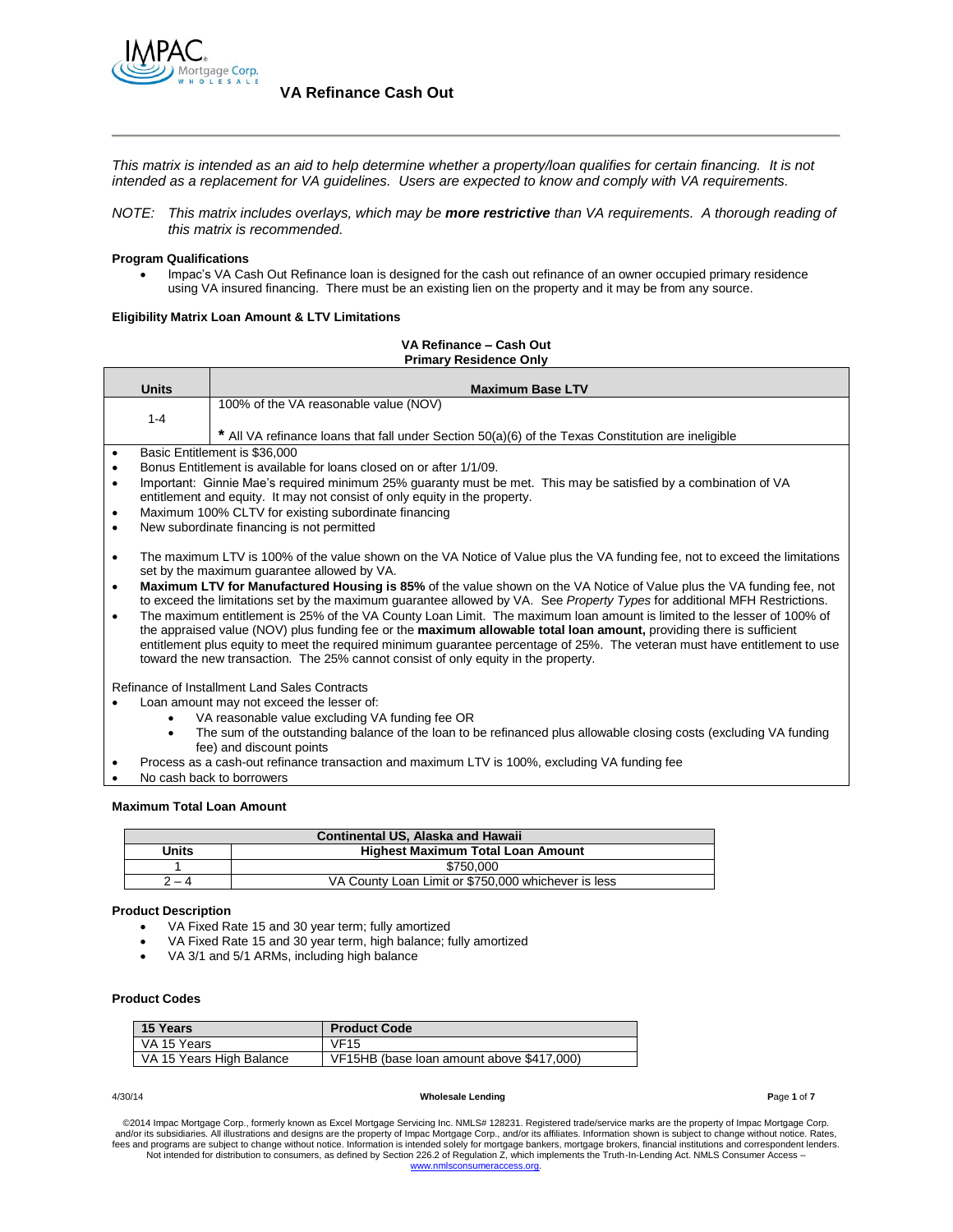

| 30 Years                 | <b>Product Code</b>                       |  |
|--------------------------|-------------------------------------------|--|
| VA 30 Years              | VF30                                      |  |
| VA 30 Years High Balance | VF30HB (base loan amount above \$417,000) |  |
|                          |                                           |  |
| <b>Hybrid ARM</b>        | <b>Product Code</b>                       |  |
| <b>VA 3/1 ARM</b>        | VA31                                      |  |
| VA 3/1 High Balance      | VA31HB (base loan amount above \$417,000) |  |
| <b>VA 5/1 ARM</b>        | VA51                                      |  |
| VA 5/1 High Balance      | VA51HB (base loan amount above \$417,000) |  |

## **Eligibility Requirements**

| <b>Adjustable Rate</b>                                                                                                 |                                                                                                           |                                                                                                                           |  |  |  |
|------------------------------------------------------------------------------------------------------------------------|-----------------------------------------------------------------------------------------------------------|---------------------------------------------------------------------------------------------------------------------------|--|--|--|
| <b>Details</b>                                                                                                         | Interest rate adjustment caps                                                                             | $3/1$ and $5/1$ ARM = $1/1/5$                                                                                             |  |  |  |
|                                                                                                                        |                                                                                                           | Initial: 1% up/down; Subsequent: 1% up/down; Lifetime : 5% up                                                             |  |  |  |
|                                                                                                                        | Margin                                                                                                    | 2.00%                                                                                                                     |  |  |  |
|                                                                                                                        |                                                                                                           | 1-Year CMT, defined as the weekly average yield on United States (U.S.)                                                   |  |  |  |
|                                                                                                                        | <b>Index</b>                                                                                              | Treasury securities adjusted to a constant maturity of one year                                                           |  |  |  |
|                                                                                                                        | <b>Interest rate Floor</b>                                                                                | The interest rate Floor is equal to the Margin                                                                            |  |  |  |
|                                                                                                                        |                                                                                                           | 3/1: The first Change Date is the 36 <sup>th</sup> payment due date. There is a new                                       |  |  |  |
|                                                                                                                        | <b>Change dates</b>                                                                                       | Change Date every 12 months thereafter                                                                                    |  |  |  |
|                                                                                                                        |                                                                                                           | 5/1: The first Change Date is the 60 <sup>th</sup> payment due date. There is a new                                       |  |  |  |
|                                                                                                                        | Change Date every 12 months thereafter                                                                    |                                                                                                                           |  |  |  |
|                                                                                                                        | <b>Conversion Option</b>                                                                                  | None                                                                                                                      |  |  |  |
|                                                                                                                        | <b>Assumption</b>                                                                                         | Permitted after the first adjustment for qualified borrowers.                                                             |  |  |  |
|                                                                                                                        | <b>Temporary Buydowns</b>                                                                                 | Temporary Buydowns may not be used with an ARM product                                                                    |  |  |  |
|                                                                                                                        | Qualification                                                                                             | Borrowers qualify at the note rate                                                                                        |  |  |  |
|                                                                                                                        |                                                                                                           |                                                                                                                           |  |  |  |
| Appraisal<br><b>Requirements</b>                                                                                       |                                                                                                           | A new appraisal completed by a VA approved or VA fee panel Appraiser is always required.                                  |  |  |  |
|                                                                                                                        | $\bullet$                                                                                                 | VA LAPP approved Underwriting Consultant will issue the Notice of Value                                                   |  |  |  |
|                                                                                                                        | $\bullet$                                                                                                 | Copy of the signed Notice of Value must remain in the loan file                                                           |  |  |  |
| Note: Appraisers must look for and report evidence of wood destroying insect infestation, fungus growth, and dry rot.  |                                                                                                           |                                                                                                                           |  |  |  |
|                                                                                                                        |                                                                                                           | This is in addition to any VA requirement for an inspection of the property by a wood destroying insect inspector (Lender |  |  |  |
|                                                                                                                        | <b>Manual 12.06)</b>                                                                                      |                                                                                                                           |  |  |  |
|                                                                                                                        |                                                                                                           |                                                                                                                           |  |  |  |
|                                                                                                                        | <b>Natural Disasters</b>                                                                                  |                                                                                                                           |  |  |  |
|                                                                                                                        | $\bullet$                                                                                                 | Loans secured by properties located in areas federally declared as major disaster areas must have additional              |  |  |  |
|                                                                                                                        | inspections, contact Account Executive to review.                                                         |                                                                                                                           |  |  |  |
| Appraiser                                                                                                              | Appraisal ordered through and appraiser assigned at the VA Portal at the time the case number is ordered. |                                                                                                                           |  |  |  |
| <b>Requirements</b>                                                                                                    |                                                                                                           |                                                                                                                           |  |  |  |
| <b>Assets</b><br>Two months bank statements to cover any funds necessary to close<br>$\bullet$                         |                                                                                                           |                                                                                                                           |  |  |  |
|                                                                                                                        | AUS Approve - may follow reduced documentation<br>$\bullet$                                               |                                                                                                                           |  |  |  |
|                                                                                                                        |                                                                                                           |                                                                                                                           |  |  |  |
| <b>Assumptions</b>                                                                                                     | Permitted - Credit worthy borrowers only                                                                  |                                                                                                                           |  |  |  |
| <b>Borrower</b>                                                                                                        |                                                                                                           |                                                                                                                           |  |  |  |
| <b>Eligibility</b>                                                                                                     | $\bullet$                                                                                                 | Certificate of Eligibility must have sufficient entitlement to meet minimum 25% guarantee                                 |  |  |  |
|                                                                                                                        | $\bullet$                                                                                                 | Joint loans involving a veteran and a non-veteran who is not the veteran's spouse (VA prior approval required.            |  |  |  |
|                                                                                                                        | Refer to Special Requirements/Restrictions for more details)                                              |                                                                                                                           |  |  |  |
|                                                                                                                        | Joint loans involving two unmarried veterans (VA prior approval required. Refer to Special                |                                                                                                                           |  |  |  |
| Requirements/Restrictions for more details)<br>Inter Vivos Revocable Trust is allowed for owner occupied property only |                                                                                                           |                                                                                                                           |  |  |  |
|                                                                                                                        |                                                                                                           |                                                                                                                           |  |  |  |
| Note: A Power of Attorney is not allowed for properties held in a trust                                                |                                                                                                           |                                                                                                                           |  |  |  |
| <b>Certificate of</b>                                                                                                  | A Certificate of Eligibility (COE) is required.                                                           |                                                                                                                           |  |  |  |
| <b>Eligibility (COE)</b>                                                                                               |                                                                                                           |                                                                                                                           |  |  |  |
| <b>Co-borrowers</b>                                                                                                    | All borrowers must occupy the subject property                                                            |                                                                                                                           |  |  |  |
|                                                                                                                        | <b>Exception:</b>                                                                                         |                                                                                                                           |  |  |  |
| In cases where a veteran is unable to occupy the property because of his/her active duty status as a member of the     |                                                                                                           |                                                                                                                           |  |  |  |
| Armed Forces, certification of occupancy by the veteran's spouse is sufficient.                                        |                                                                                                           |                                                                                                                           |  |  |  |
|                                                                                                                        |                                                                                                           | Under P.L. 112-154, the occupancy requirement is also considered met if a dependent child occupies, or will occupy,       |  |  |  |
| the property as a home and the veteran's attorney-in-fact or the dependent child's legal guardian makes the occupancy  |                                                                                                           |                                                                                                                           |  |  |  |

### 4/30/14 **Wholesale Lending P**age **2** of **7**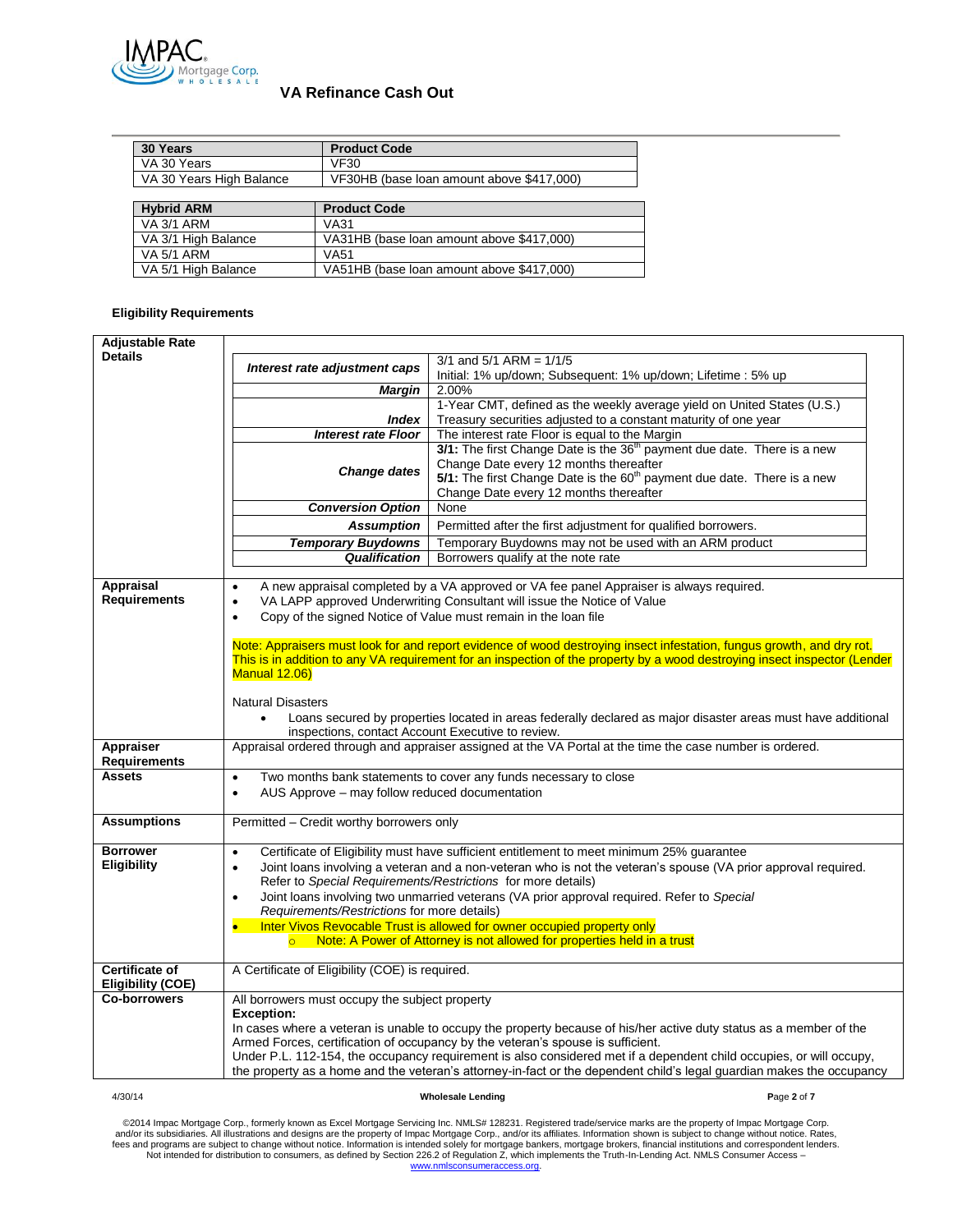

|                                                                                                                                                                                                                                                                                                                                                                                                                                                                                                                                                                                                                                                                                                                                                                 | certification.                                                                                                                                                                                                                                                                                                                                                                                                                                                                                                                                                                                                                                                                                                                                                                                       |  |  |
|-----------------------------------------------------------------------------------------------------------------------------------------------------------------------------------------------------------------------------------------------------------------------------------------------------------------------------------------------------------------------------------------------------------------------------------------------------------------------------------------------------------------------------------------------------------------------------------------------------------------------------------------------------------------------------------------------------------------------------------------------------------------|------------------------------------------------------------------------------------------------------------------------------------------------------------------------------------------------------------------------------------------------------------------------------------------------------------------------------------------------------------------------------------------------------------------------------------------------------------------------------------------------------------------------------------------------------------------------------------------------------------------------------------------------------------------------------------------------------------------------------------------------------------------------------------------------------|--|--|
| <b>Credit</b>                                                                                                                                                                                                                                                                                                                                                                                                                                                                                                                                                                                                                                                                                                                                                   | Housing (Mortgage/Rental) Payment History Requirements<br>It may be necessary to verify the current and previous mortgage to establish a 12-month payment history.                                                                                                                                                                                                                                                                                                                                                                                                                                                                                                                                                                                                                                   |  |  |
|                                                                                                                                                                                                                                                                                                                                                                                                                                                                                                                                                                                                                                                                                                                                                                 | Housing (Mortgage/Rental) Payment History (PITIA) is inclusive of all liens regardless of position, as well as all<br>occupancy types.<br>All loans must be current<br>Regardless of AUS Decision - 12 month payment history or life of loan if property is owned less than 12<br>$\bullet$<br>months via a credit report, cancelled checks, or VOM to reflect no more than 0x30 during the previous 12<br>months.                                                                                                                                                                                                                                                                                                                                                                                   |  |  |
|                                                                                                                                                                                                                                                                                                                                                                                                                                                                                                                                                                                                                                                                                                                                                                 | <b>Minimum Fico Score Requirement</b><br>620, AUS or manual underwriting due to Refer/downgrade                                                                                                                                                                                                                                                                                                                                                                                                                                                                                                                                                                                                                                                                                                      |  |  |
|                                                                                                                                                                                                                                                                                                                                                                                                                                                                                                                                                                                                                                                                                                                                                                 | Non-traditional credit is ineligible                                                                                                                                                                                                                                                                                                                                                                                                                                                                                                                                                                                                                                                                                                                                                                 |  |  |
| Employment /<br>Employment documentation<br>Income<br>Verification of employment<br>$\bullet$<br>Paystubs covering at least the most recent 30 day period<br>$\bullet$<br>Most recent W-2<br>$\bullet$<br>2 years tax returns for self-employed borrowers<br>$\bullet$<br>OR.<br>Paystubs covering at least the most recent 30 day period<br>٠<br>2 years W2s<br>$\bullet$<br>2 years tax returns for self-employed borrowers<br>$\bullet$<br>Completed Telephone VOE<br>$\bullet$<br>If telephone VOE does not verify income, full documentation is required<br>Form 4506-T must be processed prior to closing.<br>A new IRS Form 4506-T is required to be signed with the closing package as well as at application even when the<br>form has been processed. |                                                                                                                                                                                                                                                                                                                                                                                                                                                                                                                                                                                                                                                                                                                                                                                                      |  |  |
| <b>Escrow Holdback</b>                                                                                                                                                                                                                                                                                                                                                                                                                                                                                                                                                                                                                                                                                                                                          | Ineligible                                                                                                                                                                                                                                                                                                                                                                                                                                                                                                                                                                                                                                                                                                                                                                                           |  |  |
| <b>Escrow Waivers</b>                                                                                                                                                                                                                                                                                                                                                                                                                                                                                                                                                                                                                                                                                                                                           | Ineligible                                                                                                                                                                                                                                                                                                                                                                                                                                                                                                                                                                                                                                                                                                                                                                                           |  |  |
| <b>Financing Types</b>                                                                                                                                                                                                                                                                                                                                                                                                                                                                                                                                                                                                                                                                                                                                          | Cash-Out<br>Subject property must have an existing lien<br>$\bullet$<br>No seasoning on first mortgage or junior liens<br>$\bullet$<br>New loan amount may include the following.<br>$\bullet$<br>• Payoff of existing liens<br>• Reasonable discount points<br>• Allowable fees and charges (other than funding fee)<br>• Cash back to the borrower<br>Cash back greater than \$150,000 is eligible and requirements are as follows:<br>٠<br>• Impac's Credit Management review is required<br>• Minimum credit score 720 or program minimum, whichever is higher<br>• Reduce maximum LTV by 10% or maximum of 70% LTV whichever is less<br>Premium pricing permitted<br>$\bullet$<br>All VA refinance loans that fall under Section 50(a)(6) of the Texas Constitution are ineligible<br>$\bullet$ |  |  |
| Geographic<br>Locations/<br><b>Restrictions,</b><br>as applicable                                                                                                                                                                                                                                                                                                                                                                                                                                                                                                                                                                                                                                                                                               | Eligible states are as follows:<br>Wholesale: AK, AL, AR, AZ, CA, CO, CT, DC, FL, GA, IA, ID, IL, IN, KS, KY, LA, MD, MI, MN, MS, MT, NC,<br>ND, NE, NV, OK, OR, SC, SD, TN, TX, UT, VA, WA, WI, WV                                                                                                                                                                                                                                                                                                                                                                                                                                                                                                                                                                                                  |  |  |
| Additional restrictions as follows:<br>Texas Cash-out 50(a)(6) is ineligible<br>State specific regulatory requirements supersede all underwriting guidelines set forth by Impac.                                                                                                                                                                                                                                                                                                                                                                                                                                                                                                                                                                                |                                                                                                                                                                                                                                                                                                                                                                                                                                                                                                                                                                                                                                                                                                                                                                                                      |  |  |
| Guaranty/<br><b>Entitlement</b>                                                                                                                                                                                                                                                                                                                                                                                                                                                                                                                                                                                                                                                                                                                                 | Must meet both VA and GNMA requirements.                                                                                                                                                                                                                                                                                                                                                                                                                                                                                                                                                                                                                                                                                                                                                             |  |  |
| <b>High-Cost</b><br><b>Mortgage Loans</b>                                                                                                                                                                                                                                                                                                                                                                                                                                                                                                                                                                                                                                                                                                                       | Impac does not originate or purchase high-cost mortgage loans (12 CFR 1026.32)                                                                                                                                                                                                                                                                                                                                                                                                                                                                                                                                                                                                                                                                                                                       |  |  |
| <b>Internet Links</b>                                                                                                                                                                                                                                                                                                                                                                                                                                                                                                                                                                                                                                                                                                                                           | The Appraisal System. Order Case Numbers, Appraisals and obtain Automated Certificates of Eligibility at                                                                                                                                                                                                                                                                                                                                                                                                                                                                                                                                                                                                                                                                                             |  |  |
| 4/30/14                                                                                                                                                                                                                                                                                                                                                                                                                                                                                                                                                                                                                                                                                                                                                         | <b>Wholesale Lending</b><br>Page 3 of 7                                                                                                                                                                                                                                                                                                                                                                                                                                                                                                                                                                                                                                                                                                                                                              |  |  |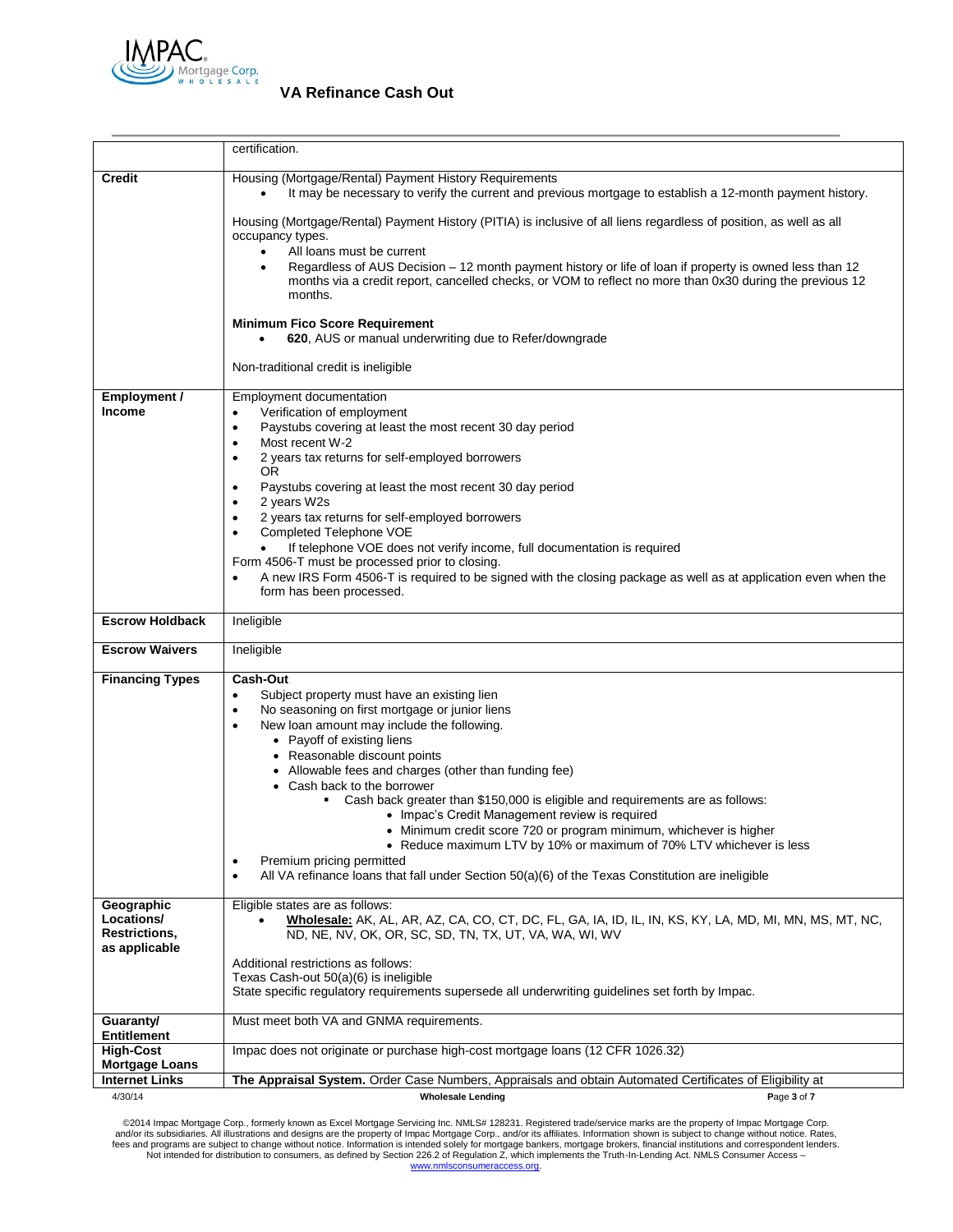

|                                                            | VA Portal https://vip.vba.va.gov/portal/VBAH/Home<br>VA Lenders Handbook http://www.benefits.va.gov/warms/pam26_7.asp<br>VA Lender Resources http://benefits.va.gov/homeloans/lenders.asp<br>VA Regional Loan Centers http://www.homeloans.va.gov/rlcweb.htm<br>VA Forms http://www.va.gov/vaforms/                                                                                                                                                                                                                                                                                                                                                                                                                                                                                                                                                                                                                                                                                                                                                         |  |  |
|------------------------------------------------------------|-------------------------------------------------------------------------------------------------------------------------------------------------------------------------------------------------------------------------------------------------------------------------------------------------------------------------------------------------------------------------------------------------------------------------------------------------------------------------------------------------------------------------------------------------------------------------------------------------------------------------------------------------------------------------------------------------------------------------------------------------------------------------------------------------------------------------------------------------------------------------------------------------------------------------------------------------------------------------------------------------------------------------------------------------------------|--|--|
| <b>Limitations on</b><br><b>Other Real Estate</b><br>Owned | None                                                                                                                                                                                                                                                                                                                                                                                                                                                                                                                                                                                                                                                                                                                                                                                                                                                                                                                                                                                                                                                        |  |  |
| <b>Loan Amount</b>                                         | No minimum loan amount                                                                                                                                                                                                                                                                                                                                                                                                                                                                                                                                                                                                                                                                                                                                                                                                                                                                                                                                                                                                                                      |  |  |
| Mortgage<br>Insurance                                      | Refer to VA Funding Fee for specifics                                                                                                                                                                                                                                                                                                                                                                                                                                                                                                                                                                                                                                                                                                                                                                                                                                                                                                                                                                                                                       |  |  |
| Occupancy                                                  | <b>Primary Residence</b>                                                                                                                                                                                                                                                                                                                                                                                                                                                                                                                                                                                                                                                                                                                                                                                                                                                                                                                                                                                                                                    |  |  |
| Prepayment<br><b>Penalty</b>                               | None                                                                                                                                                                                                                                                                                                                                                                                                                                                                                                                                                                                                                                                                                                                                                                                                                                                                                                                                                                                                                                                        |  |  |
| <b>Property Types</b>                                      | <b>Eligible Properties</b><br>$1 - 4$ units<br>VA approved condos<br><b>PUDs</b><br>Modular housing<br>Manufactured Housing acceptable to VA that is classified as real estate and subject to the following<br>restrictions:<br>Primary Residence Only<br>$\circ$<br>Multi-width property only - no single wide<br>$\circ$<br>No High Balance Loans<br>$\circ$<br>Fixed Rate only, no ARMs<br>$\circ$<br>Maximum 85% LTV<br>$\circ$<br><b>Exception: A refinance transaction where borrower is financing a new manufactured</b><br>home on a site already owned and encumbered by borrower is allowed to 100% LTV<br>with minimal cash back to borrower.<br>No Manufactured Homes in Condo Projects<br>$\circ$<br>MFH may not have been re-sited<br>$\circ$<br>No MFH on leased land<br>$\circ$<br>Built after June 15, 1976 as evidenced by HUD labels<br>$\circ$<br>Permanently affixed to a foundation (see VA Lender Manual 12.10)<br>$\circ$<br>Ineligible Properties<br>Condo Hotels<br>$\bullet$<br>Co-ops<br>٠<br>Leasehold properties<br>$\bullet$ |  |  |
| <b>Qualifying Rate</b><br>and Ratios                       | <b>Qualifying Ratios</b><br>Qualify at note rate for all fixed and hybrid ARMs (e.g., 3/1, 5/1)<br>AUS Approve loans - Ratios evaluated by AUS<br>AUS Refer loans - 41% - manual underwrite<br>The DTI ratio of 41% may be exceeded provided this ratio does not exceed 50%<br>$\bullet$<br>DTI Ratios >41% <=50% require residual income exceeding 120% in addition to significant documented<br>٠<br>compensating factors such as:<br>Conservative use of consumer credit<br>Excellent credit history<br>Existence of equity in refinancing loans<br>$\bullet$<br>High residual income<br>Little or no increase in shelter expense<br>Long-term employment<br>Military benefits<br>Minimal consumer debt<br>Satisfactory homeownership experience<br>Significant liquid assets                                                                                                                                                                                                                                                                            |  |  |
| <b>Secondary</b><br><b>Financing</b>                       | New subordinate/secondary financing is not permitted.                                                                                                                                                                                                                                                                                                                                                                                                                                                                                                                                                                                                                                                                                                                                                                                                                                                                                                                                                                                                       |  |  |
| 4/30/14                                                    | <b>Wholesale Lending</b><br>Page 4 of 7                                                                                                                                                                                                                                                                                                                                                                                                                                                                                                                                                                                                                                                                                                                                                                                                                                                                                                                                                                                                                     |  |  |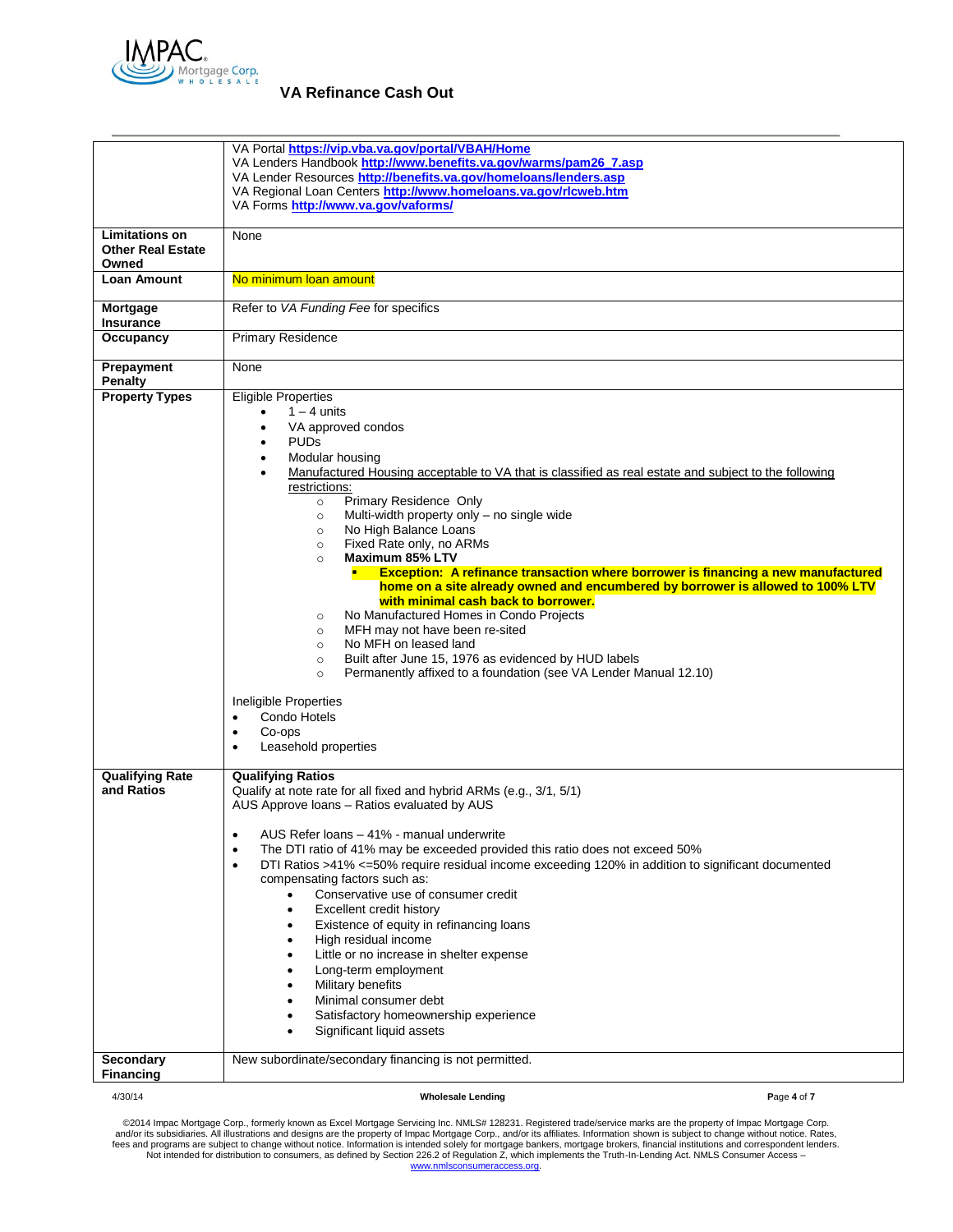

|                                                        | Existing subordinate financing is limited to a maximum of 100% CLTV.                                                                                                                                                                                                                                                                     |  |  |  |
|--------------------------------------------------------|------------------------------------------------------------------------------------------------------------------------------------------------------------------------------------------------------------------------------------------------------------------------------------------------------------------------------------------|--|--|--|
|                                                        | The second lien should not restrict the veteran's ability to sell the property (i.e. assumability feature)                                                                                                                                                                                                                               |  |  |  |
| <b>Special</b><br><b>Documentation</b>                 | Documents required in order to underwrite the full file are as follows.<br>VA Case Number Assignment Screen to confirm new case number                                                                                                                                                                                                   |  |  |  |
| <b>Requirements</b>                                    | Automated Certificate of Eligibility printed from the VA ACE system<br>$\bullet$<br>VA Form 26-1880, Request for Certificate of Eligibility for VA Home Loan Benefits, with supporting evidence of<br>$\bullet$                                                                                                                          |  |  |  |
|                                                        | service<br>All veteran applicants whose income is being used to qualify for the loan transaction must complete and sign a VA<br>$\bullet$<br>Reserves or National Guard Certification.                                                                                                                                                   |  |  |  |
|                                                        | The VA Underwriter must then use this information to determine the veteran-borrower's true monthly<br>$\bullet$<br>qualifying income and service pay                                                                                                                                                                                     |  |  |  |
|                                                        | Verification of VA Benefit (VA Form #26-8937) required if borrower or co-borrower is:<br>٠<br>Receiving VA disability benefits<br>$\bullet$<br>Would receive benefits but for the receipt of retired pay<br>٠                                                                                                                            |  |  |  |
|                                                        | Has received VA disability benefits in the past<br>٠<br>A surviving spouse of a veteran who died on active duty or as a result of a service connected disability                                                                                                                                                                         |  |  |  |
|                                                        | Submit form to the VA Regional Loan Center having jurisdiction over property state.<br>Cannot issue final loan approval until VA completes and returns the form<br>$\bullet$                                                                                                                                                             |  |  |  |
|                                                        | Cannot submit loan to the VA for prior approval unless completed form is received from the VA<br>• If automated Certificate of Eligibility shows the veteran is exempt from paying the funding fee, VA Form 26-<br>8937 is not required.                                                                                                 |  |  |  |
|                                                        | Original, signed and fully completed Uniform Residential Loan Application (FNMA 1003)<br>٠<br>Original HUD/VA Addendum to the URLA (VA Form 26-1802a)<br>$\bullet$                                                                                                                                                                       |  |  |  |
|                                                        | VA Loan Analysis Worksheet (VA Form 26-6393)<br>$\bullet$<br>VA Loan Summary Sheet (VA Form 26-0286)                                                                                                                                                                                                                                     |  |  |  |
|                                                        | Notice of Value completed and signed by LAPP Approved Underwriter or issued by the VA<br>$\bullet$                                                                                                                                                                                                                                       |  |  |  |
|                                                        | CAIVRS information must be checked<br>٠                                                                                                                                                                                                                                                                                                  |  |  |  |
|                                                        | Residual income requirements must be met<br>$\bullet$<br>Nearest living relative Information<br>$\bullet$                                                                                                                                                                                                                                |  |  |  |
|                                                        | Initial Good Faith Estimate and Truth in Lending Disclosures<br>$\bullet$                                                                                                                                                                                                                                                                |  |  |  |
|                                                        | <b>Affiliated Business Disclosure</b><br>$\bullet$<br><b>Child Cared Letter</b><br>$\bullet$                                                                                                                                                                                                                                             |  |  |  |
|                                                        | Provide all other applicable VA related forms<br>$\bullet$                                                                                                                                                                                                                                                                               |  |  |  |
|                                                        | The following documents will be required at closing                                                                                                                                                                                                                                                                                      |  |  |  |
|                                                        | Federal Collection Policy Notice (VA Form 26-0503) or the HUD/VA addendum to the URLA<br>$\bullet$<br>VA Transmittal List VA Form 26-0285                                                                                                                                                                                                |  |  |  |
|                                                        | Counseling Checklist for Military Homeowners VA Form 26-0592<br>$\bullet$                                                                                                                                                                                                                                                                |  |  |  |
|                                                        | Report and Certification of Loan Disbursement VA Form 26-1820<br>$\bullet$                                                                                                                                                                                                                                                               |  |  |  |
| <b>Special</b><br>Requirements/<br><b>Restrictions</b> | All VA refinance loans that fall under Section $50(a)(6)$ of the Texas Constitution are ineligible<br>$\bullet$<br>If the loan being paid off through the refinance is an existing VA loan, this must be the same loan indicated on the<br>$\bullet$<br>COE. In some cases a copy of the note may be required to verify the case number. |  |  |  |
|                                                        | Entitlement is the guaranty or insurance benefit available to an eligible veteran.<br>$\bullet$<br>The percentage and amount of guaranty is based on the loan amount including the funding fee portion when the<br>fee is paid from loan proceeds.                                                                                       |  |  |  |
|                                                        | Ginnie Mae Guaranty of at least 25% is required.<br>$\bullet$<br>The 25% quaranty may be satisfied through a combination of available entitlement plus equity in the<br>property.                                                                                                                                                        |  |  |  |
|                                                        | <b>Properties Subject to Flooding</b>                                                                                                                                                                                                                                                                                                    |  |  |  |
|                                                        | Proposed or new construction that is located in a Special Flood Hazard Area or where there is an indication that the<br>property is subject to regular flooding is not eligible.                                                                                                                                                         |  |  |  |
|                                                        | <b>Water/Sewer Connection Requirements (VA Circular 26-13-24)</b><br>For properties served by individual water and/or sewer systems, connection to public water and/or public sewer will only<br>be mandatory when such connection is required by the local building, planning, or health authorities.                                   |  |  |  |
|                                                        | For properties on individual water and/or sewer (septic) systems where well water or septic tests or certifications are<br>required, the validity of those tests or certifications is 90 days unless the local health authority indicates otherwise.                                                                                     |  |  |  |
|                                                        | All Notices of Value (NOVs) issued on properties served by individual water and/or sewer systems will require NOV Item                                                                                                                                                                                                                   |  |  |  |
| 4/30/14                                                | <b>Wholesale Lending</b><br>Page 5 of 7                                                                                                                                                                                                                                                                                                  |  |  |  |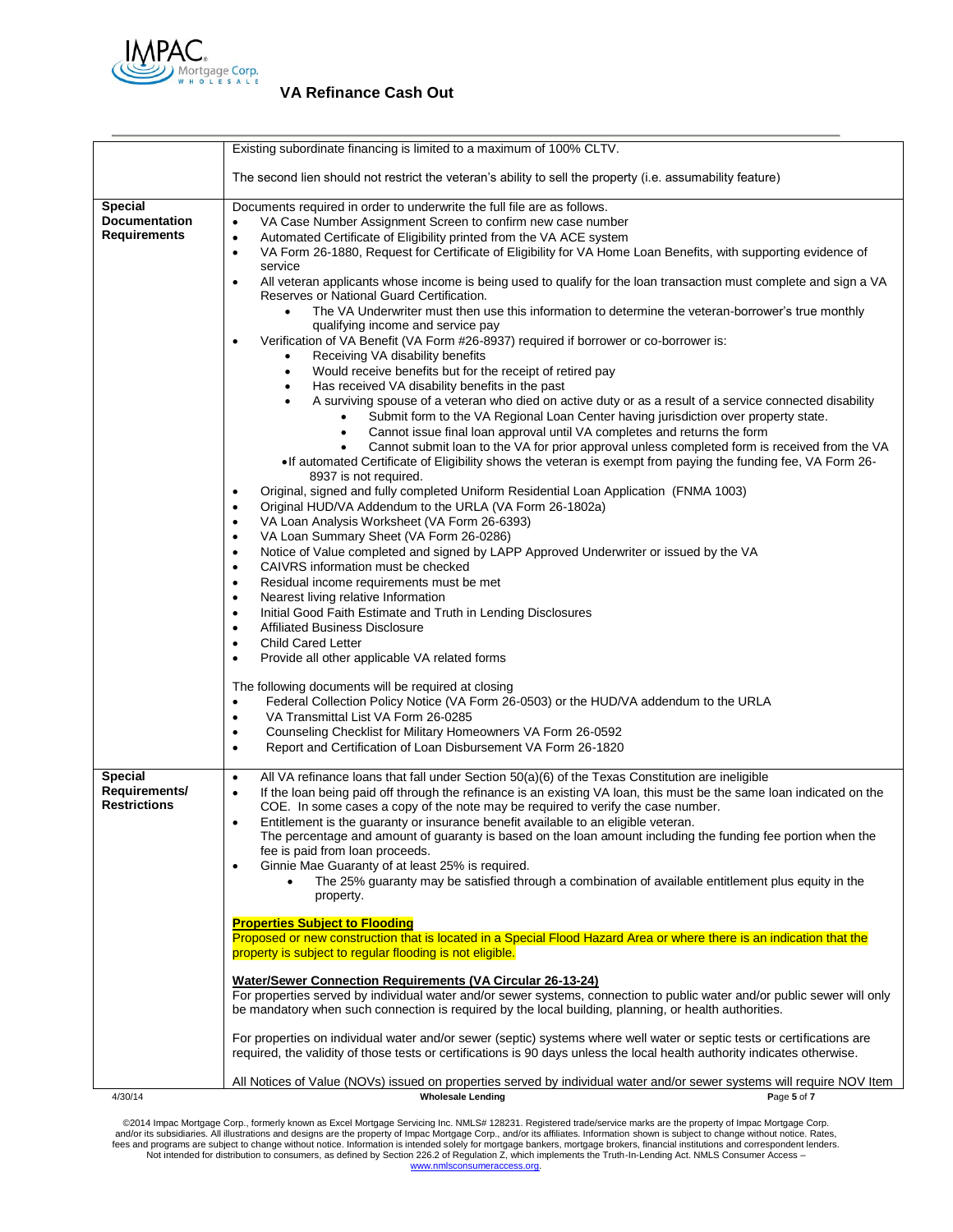

|                                                                                                                                                                                                                                                                                                              | #6 to be checked for connection to public water or public sewer <b>ONLY</b> if the local building, planning, or health authority<br>requires such connection.                                                                                                                                                                                                                                                                                                           |
|--------------------------------------------------------------------------------------------------------------------------------------------------------------------------------------------------------------------------------------------------------------------------------------------------------------|-------------------------------------------------------------------------------------------------------------------------------------------------------------------------------------------------------------------------------------------------------------------------------------------------------------------------------------------------------------------------------------------------------------------------------------------------------------------------|
|                                                                                                                                                                                                                                                                                                              | <b>Wood Destroying Insect Information</b><br>Underwriter must check the appropriate items in the NOV if the property is located in an area where the probability of<br>termite infestation is "very heavy" or "moderate to heavy" according to the Termite Infestation Probability Map published<br>in The Council of American Building Officials (CABO) One and Two Family Dwelling Code.<br>Link to TIP Zones map: http://www.npmapestworld.org/techresources/hud.cfm |
| If there is a question about the location of an infestation probability boundary line in relation to the subject property,<br>contact the VA office of jurisdiction to determine if this requirement is applicable. Inspection reports are valid for VA<br>purposes for 90 days from the date of inspection. |                                                                                                                                                                                                                                                                                                                                                                                                                                                                         |
|                                                                                                                                                                                                                                                                                                              | When required, the inspection must be performed by a qualified pest control operator (inspector must be affiliated with<br>pest control company) who meets all requirements for pest control operators with the state in which the property is<br>located                                                                                                                                                                                                               |
|                                                                                                                                                                                                                                                                                                              | Inspection reports are valid for VA purposes for 90 days from the date of inspection.                                                                                                                                                                                                                                                                                                                                                                                   |
| <b>Underwriting</b>                                                                                                                                                                                                                                                                                          | Eligible for submission to DU<br>$\bullet$<br>Manual underwriting allowed<br>٠                                                                                                                                                                                                                                                                                                                                                                                          |
|                                                                                                                                                                                                                                                                                                              | <b>Standard Waiting Periods for Derogatory Events</b><br>Shortened time periods due to mitigating / extenuating circumstances are not allowed.                                                                                                                                                                                                                                                                                                                          |
| <b>VA Case Number</b>                                                                                                                                                                                                                                                                                        | Order the case from the VA Portal                                                                                                                                                                                                                                                                                                                                                                                                                                       |
| <b>VA Funding Fee</b>                                                                                                                                                                                                                                                                                        | VA Funding Fee applies unless veteran is exempt. See VA Funding Fee Table for specific percentages.                                                                                                                                                                                                                                                                                                                                                                     |

4/30/14 **Wholesale Lending P**age **6** of **7**